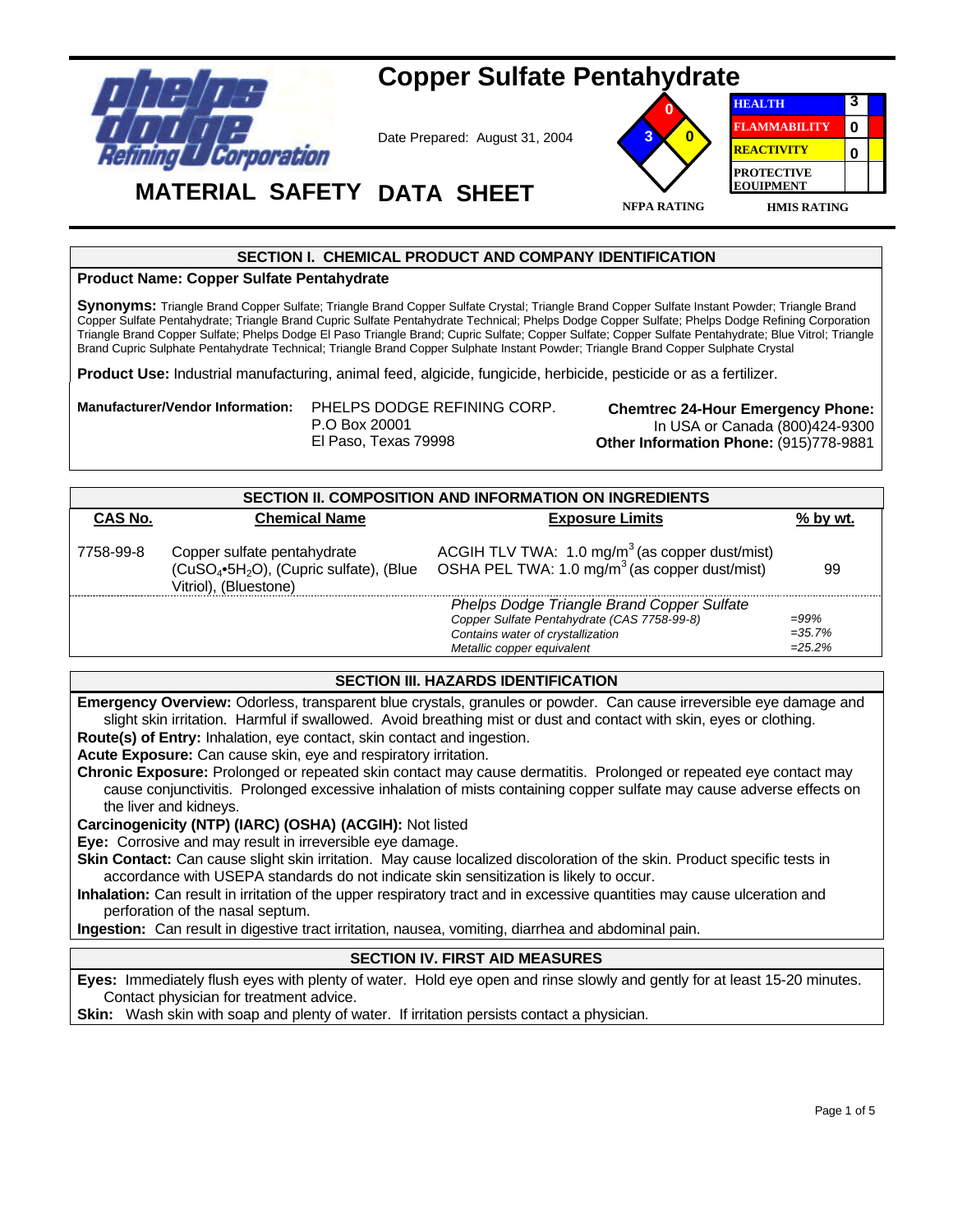## **SECTION IV. FIRST AID MEASURES (Continued)**

**Ingestion:** Contact a poison control center or physician for treatment advice. Have person sip a glass of water if able to swallow. Do not give anything by mouth to an unconscious person. Do not induce vomiting unless told to do so by the poison control center or physician. If vomiting occurs spontaneously, avoid aspiration.

**Inhalation:** Remove to fresh air. If not breathing, give artificial respiration. If breathing is difficult, give oxygen. Get immediate medical attention.

| <b>SECTION V. FIRE FIGHTING MEASURES</b>                                    |                                                                                                                                                                                                                            |  |
|-----------------------------------------------------------------------------|----------------------------------------------------------------------------------------------------------------------------------------------------------------------------------------------------------------------------|--|
| Flash Pt:                                                                   | Not applicable                                                                                                                                                                                                             |  |
| <b>Flammable Limits in Air-Lower:</b>                                       | Not applicable                                                                                                                                                                                                             |  |
| Flammable Limits in Air - Upper:                                            | Not applicable                                                                                                                                                                                                             |  |
| <b>Auto Ignition Temperature:</b>                                           | Not applicable                                                                                                                                                                                                             |  |
| <b>Fire Fighting Extinguishing Media:</b>                                   | Does not burn or support combustion. Use extinguishing media appropriate for<br>surrounding fire $(CO2)$ , dry chemical or water).                                                                                         |  |
| <b>Fire Fighting Equipment:</b>                                             | As in any fire, wear self-contained breathing apparatus pressure-demand,<br>MSHA/NIOSH (approved or equivalent) and full protective gear.                                                                                  |  |
| <b>Fire Fighting Instructions:</b>                                          | Evacuate area and fight fire from a safe distance.                                                                                                                                                                         |  |
| <b>Fire and Explosion Hazards:</b>                                          | Sealed containers may rupture when heated due to release of water from crystals.                                                                                                                                           |  |
| <b>Hazardous Combustion Products:</b><br><b>Explosion Data - Mechanical</b> | Not applicable                                                                                                                                                                                                             |  |
| <b>Impact / Static Discharge:</b>                                           | Not available                                                                                                                                                                                                              |  |
| <b>Unusual Hazards:</b>                                                     | Material is acidic when dissolved in water, contact with magnesium metal may<br>evolve hydrogen gas. Anhydrous cupric sulfate formed on water loss (white color).<br>Anhydrous salt will ignite hydroxylamine, if present. |  |

#### **SECTION VI. ACCIDENTAL RELEASE MEASURES**

**Accidental Release Measures:** Use clean-up methods that avoid dust generation (vacuum, wet). Wear a NIOSH approved respirator if dust will be generated in clean-up. Use protective clothing if skin contact is likely. If material is diluted in a water solution, and a spill occurs in a confined area, introduce lime or soda ash to form insoluble copper salts and dispose of by approved method. Prevent accidental entry of solution into streams and other water bodies. Shovel any spills into plastic bags and seal with tape. Copper sulfate solution may deteriorate concrete.

## **SECTION VII. HANDLING AND STORAGE**

#### **Signal Word:** Danger.

**Handling Information:** Avoid breathing dust or solution mist. Sweep up crystals or powder, vacuum is preferred. Eye wash stations should be available in work areas. Users should wash hands before eating, drinking, chewing gum, using tobacco or using the toilet. Remove PPE immediately after handling this product. Wash the outside of gloves before removing. As soon as possible, wash thoroughly and change into clean clothing.

**Storage Information:** Store in closed containers in a cool, dry, well-ventilated area away from heat sources and reducing agents. Store copper sulfate in stainless steel, fiberglass, polypropylene, PVC's or plastic equipment. Keep away from galvanized pipe and nylon equipment. If container or bag is damaged, place the container or bag in a plastic bag. Use good housekeeping practices to prevent dust accumulation.

## **SECTION VIII. EXPOSURE CONTROLS / PERSONAL PROTECTION**

**Engineering Controls:** Use adequate general or local ventilation to keep airborne concentrations below the exposure limits.

**Eye Protection:** Use protective goggles or a face-shield.

**Skin Protection:** Use protective clothing to prevent repeated or prolonged skin contact. Applicators and other handlers must wear long-sleeved shirt and long pants, waterproof gloves, shoes plus socks, and protective eyewear. Discard clothing and other absorbent materials that have been drenched or heavily contaminated with product's concentrate. Do not reuse them. Keep and wash PPE separately from other laundry.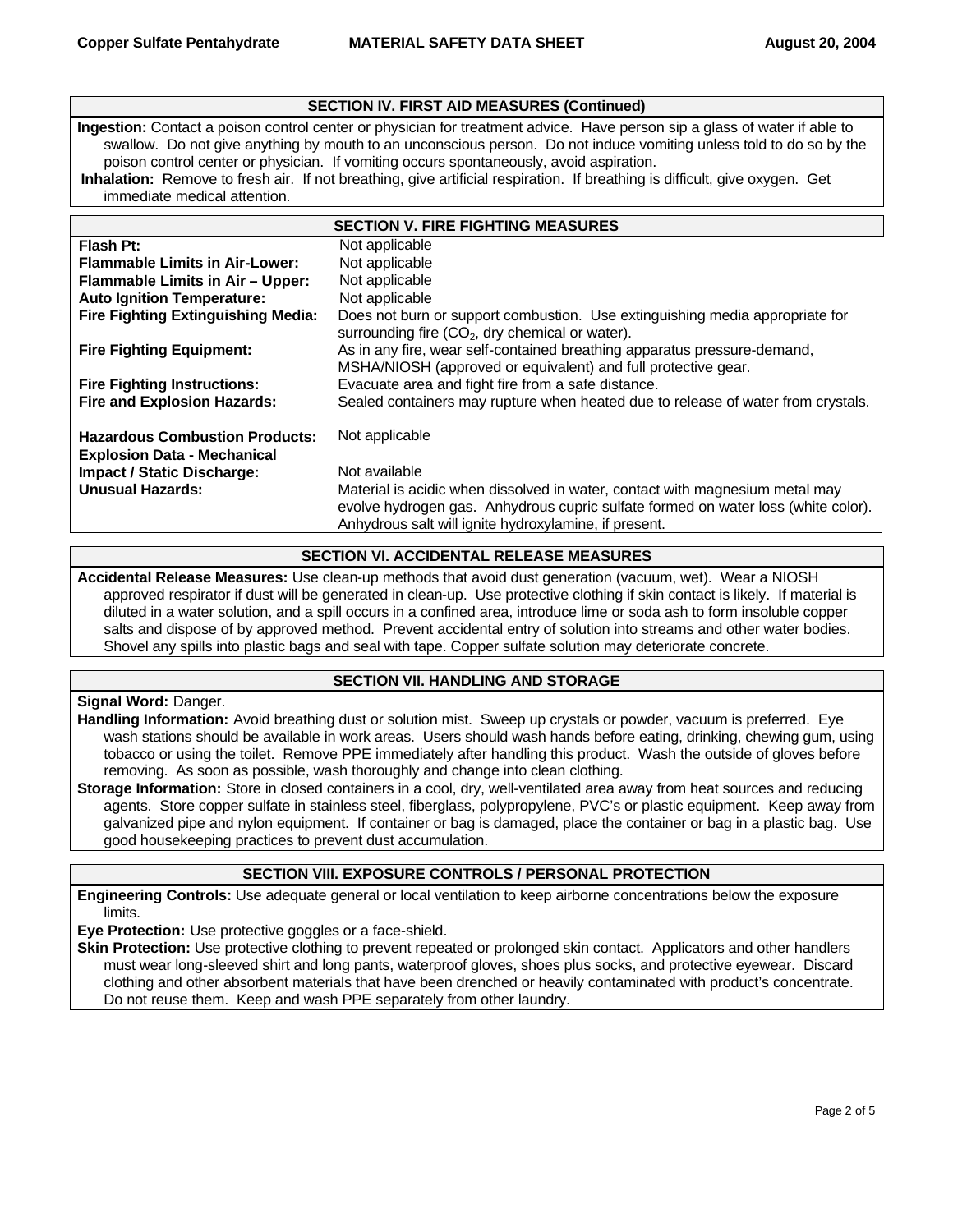## **SECTION VIII. EXPOSURE CONTROLS / PERSONAL PROTECTION (Continued)**

**Respiratory Protection:** A respiratory protection program that meets OSHA 29 CFR 1910.134 requirements must be followed whenever workplace conditions warrant respirator use. For concentrations up to 10 times the exposure limit, use NIOSH approved half- or full-face, air-purifying respirator. For higher concentrations, consult a professional industrial hygienist.

#### **SECTION IX. PHYSICAL AND CHEMICAL PROPERTIES**

| Appearance:                            | Transparent   |
|----------------------------------------|---------------|
| <b>Melting Point:</b>                  | Not available |
| <b>Boiling Point:</b>                  | $-5H2O$ @ 15  |
| <b>Decomposition Temperature:</b>      | Decompositio  |
| <b>Density/Specific Gravity:</b>       | 2.284 @ 15.6  |
| <b>Odor/Odor Threshold:</b>            | Not available |
| <b>Evaporation rate:</b>               | Not applicabl |
| pH:                                    | Not available |
| Coefficient of water/oil distribution: | Not available |
| Vapor Pressure:                        | Not applicabl |
| <b>Vapor Density:</b>                  | Not applicabl |
| <b>Solubility in Water:</b>            | 83.1 g/100 co |
| <b>Molecular Weight:</b>               | 249.68        |

parent blue crystals, granules or powder. **Melting Point:** Not available **Boiling Point:** -5H2O @ 150 °C (760 mmHg) **Deprese 110 °C with –4 H<sub>2</sub>0** mposition above 110 °C with –4 H<sub>2</sub>0 **Density/Specific Gravity:** 2.284 @ 15.6 °C vailable **Evaporation rate:** Not applicable **Vapor Pressure:** Not applicable **Vapor Density:** Not applicable **Solubility in Water:** 83.1 g/100 cc water @ 30 °C

## **SECTION X. STABILITY AND REACTIVITY**

**Stability:** Stable.

**Incompatibility:** Acetylene gas, aluminum powder, hydroxylamine, magnesium, moist air. Contact with magnesium metal can generate dangerous levels of hydrogen gas.

**Conditions under which product is chemically unstable:** Not applicable

**Hazardous decomposition products:** At temperatures >600 °C material decomposes to cupric oxide and sulfur dioxide. **Conditions of reactivity:** Not applicable

**Hazardous Polymerization:** Will not occur.

## **SECTION XI. TOXICOLOGICAL INFORMATION**

*Toxicology Tests: (Triangle Brand Copper Sulfate Crystal)*

**Test** : 1 **Test** : 3 **LD/LC** : LD<sub>50</sub> **LD/LC** : LC<sub>50</sub> **Test Type** : Acute **Test Type** : Acute, 4 hr **Test Route** : Dermal **Test Route** : Inhalation **Test Species** : Rabbit **Test Species** : Rats **Results Amounts** : >5050 mg/kg **Results Amounts** : >2.95 mg/L

**Test** : 2  $LD/LC$  :  $LD_{50}$ **Test Type** : Acute **Test Route** : Oral **Test Species** : Rat **Results Amounts** : 352 mg/kg\* \*Results based on toxicity evaluation of this product.

**Primary Eye Irritation:** Corrosive, irreversible eye damage **Primary Skin Irritation:** Slightly irritating. **Skin Sensitization:** Product-specific tests in accordance with USEPA standards did not indicate that this product would cause skin sensitization. **Respiratory Tract Sensitization:** Not available. **Carcinogenicity:** Not listed as a carcinogen by NTP, IARC, OSHA, or ACGIH.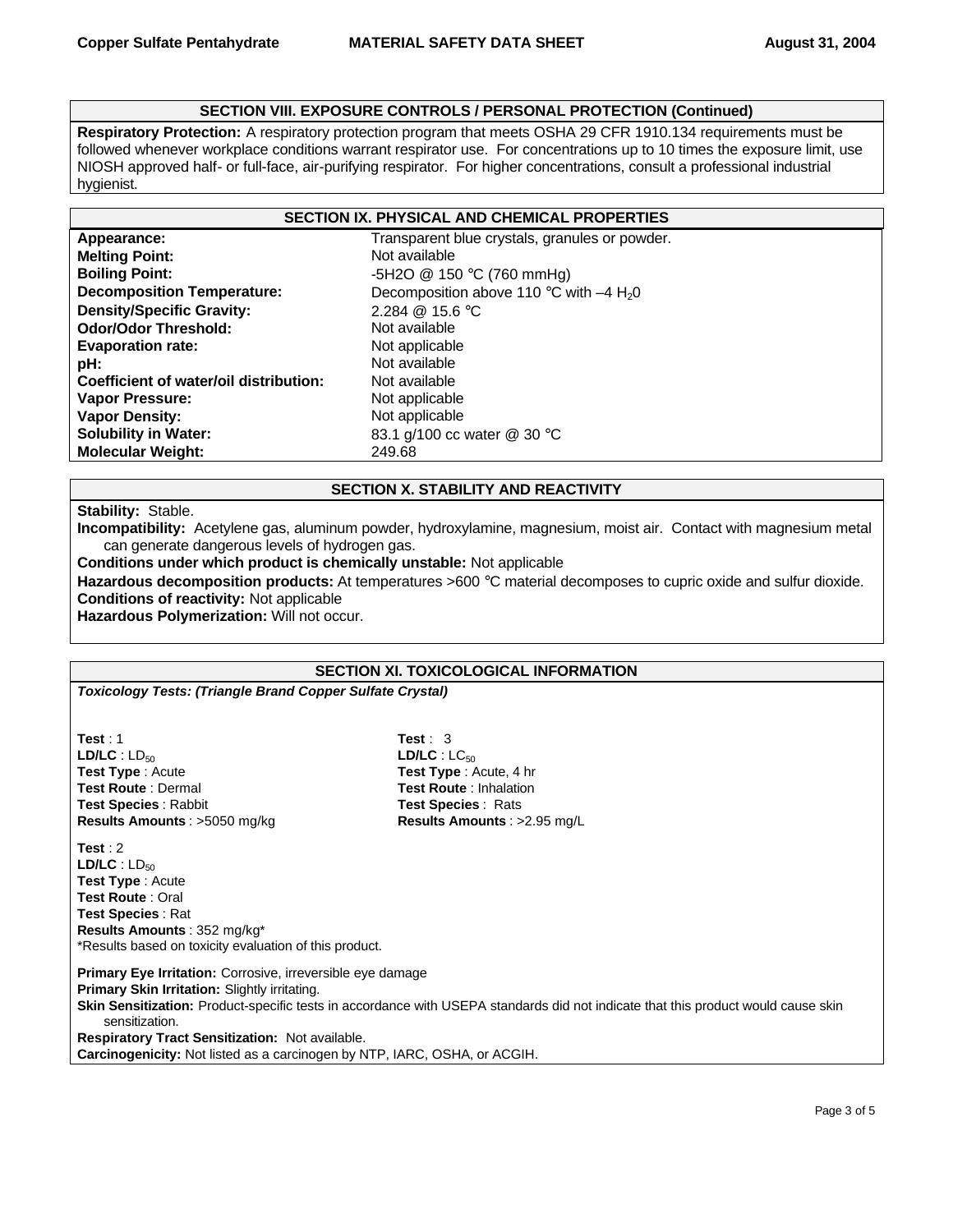#### **SECTION XI. TOXICOLOGICAL INFORMATION (Continued)**

**Mutagenicity:** A study performed with copper sulphate on mice showed mutagenicity in a chromosomal aberration test; however, the route of exposure (*i.e.,* intraperitoneal) is not likely to be applicable to workplace use of this product.

**Reproductive Toxicity:** No reproductive effects were shown in a feeding test performed with copper sulphate on rats and mice. **Teratogenicity:** Embryotoxicity was not seen at non-maternally toxic doses of copper sulphate in the relevant studies reviewed.

**Toxicologically Synergistic Materials:** Not available.

**Other Chronic Effects:** Long term inhalation of copper sulfate containing mists (*i.e.,* Bordeaux mixture) may cause adverse effects to the liver and kidneys. A sub-chronic test performed on rats and mice showed that at high exposure levels in feed (>4000 ppm) cupric sulfate is toxic to the liver and kidneys.

**Additional Information:** Inhalation of dust and mists of copper salts can result in irritation of nasal mucous membranes, sometimes of the pharynx and, on occasion ulceration with perforation of the nasal septum. Exposure to copper dust causes discoloration of the skin.

**Note to Physician:** Probable mucosal damage may contraindicate the use of gastric lavage. Measures against circulatory shock, respiratory depression and convulsions may be needed. Wilson's disease or G6PD deficiency (individual who absorbs, retains and stores copper) can be aggravated by excessive exposure. Symptoms may include nausea, vomiting, epigastric pain, diarrhea, dizziness, jaundice, and general debility.

#### **SECTION XII. ECOLOGICAL INFORMATION**

**Subacute dietary LC<sub>50</sub>:** >10,000 ppm (quail and duck). **96 hr acute toxicity LC50:** 0.65 ppm (bluegill), 0.056 ppm (trout), 16 ppm (pink shrimp) **48 hr EC50:** 54 ppb (eastern oysters) **48 hr LC50:** 17 ppm (pink shrimp), 600 ppb (daphnia) **24 hr LC50:** 6.9 ppm (blue crab), 600 ppb (daphnia) **Bioaccumulation:** Not available

**Biodegradability:** Not applicable

## **SECTION XIII. DISPOSAL INFORMATION**

**Waste Disposal Method:** Waste must be disposed of in accordance with federal, state/provincial and local environmental control regulations. Improper disposal is a violation of law. Do not reuse empty container. If allowed by federal, state/provincial and local authorities, dispose of container in a sanitary landfill or by incineration.

#### **SECTION XIV. TRANSPORT INFORMATION**

|                                                                          | <b>Proper Shipping Name:</b>                        | Technical Name (If N.O.S.):                                           | <b>Hazard Class:</b> | ID:           | PG: |
|--------------------------------------------------------------------------|-----------------------------------------------------|-----------------------------------------------------------------------|----------------------|---------------|-----|
| DOT:                                                                     |                                                     | Environmentally Hazardous Substance, Solid, n.o.s., (Cupric Sulfate)* |                      | <b>UN3077</b> |     |
|                                                                          | Reportable Quantity $(RQ) = 10$ pounds $(4.54$ kg). |                                                                       |                      |               |     |
| $*0$ particular than product is objected in position of $40$ parameters. |                                                     |                                                                       |                      |               |     |

Applicable when product is shipped in packaging of 10 pounds or greater.

#### **SECTION XV. REGULATORY INFORMATION**

#### *US Federal*

**Federal Drinking Water Standards:** *(Copper)* EPA 1300μg/L (action level), 1000 μg/L

**Clean Water Act:** This product contains compounds identified in 40 CFR 116.4.

**TSCA:** Listed

**EPCRA, SARA Title III, Section 313 (40 CFR 372) Chemicals subject to reporting requirements (see Section II for CAS number and percentage in mixture):** Section 312 and/or 313 reporting may be required for this product, depending of the amount used and/or stored on site.

**CERCLA Hazardous Substances:** RQ is not assigned to the broad class of copper compounds.

**DOT:** RQ 10 pounds (4.54 kg), See Section XIV TRANSPORT INFORMATION

**NSF/ANSI Standard 60: "**The finished drinking water should be monitored to ensure that the levels of copper do not exceed 1.3 mg/L"

#### *Canada*

This product has been classified in accordance with the hazard criteria of the *Controlled Products Regulations* and the MSDS contains all of the information required by the *Controlled Products Regulations.*